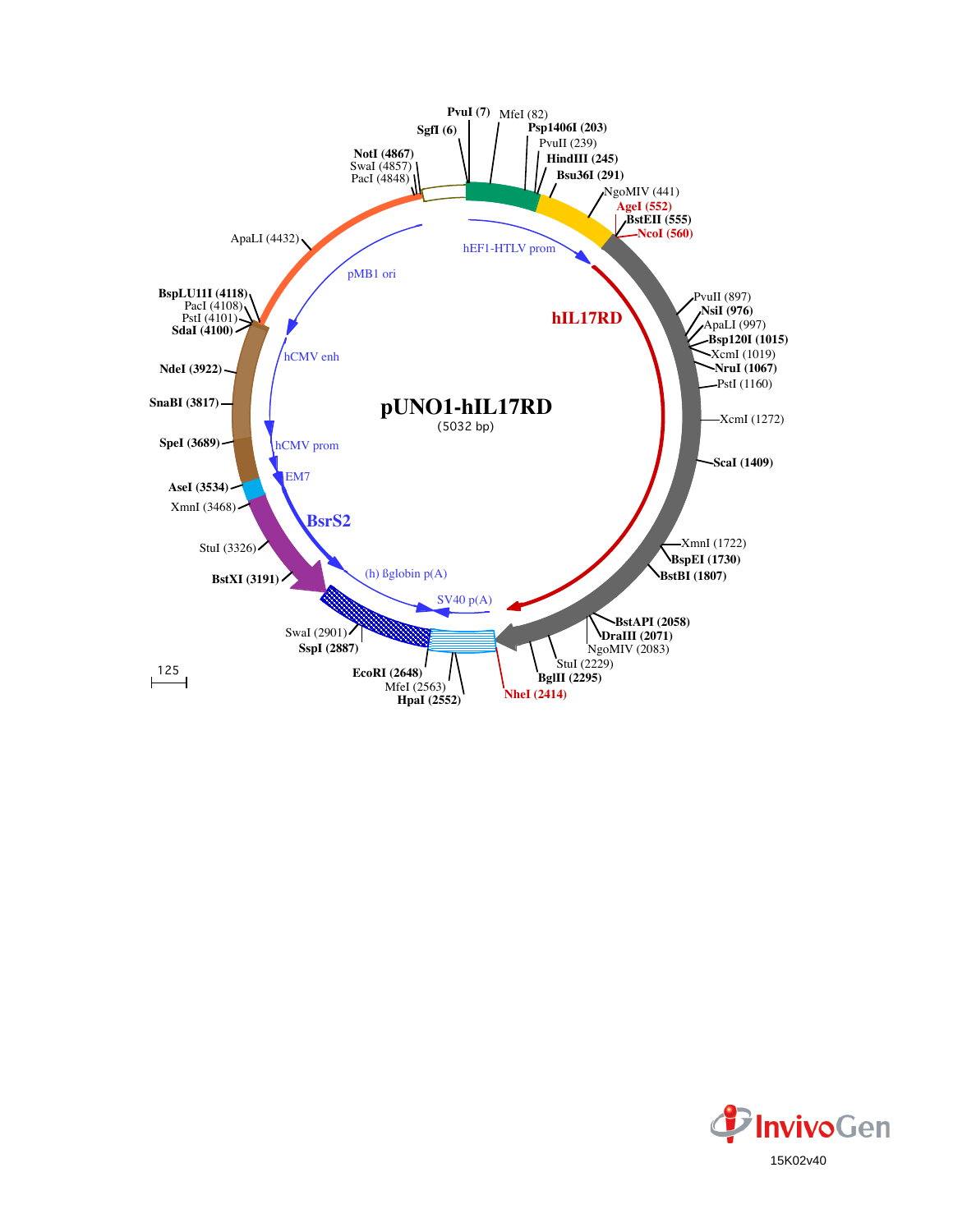**SgfI (6) PvuI (7)**

MfeI (82)

GGATCTGCGATCGCTCCGGTGCCCGTCAGTGGGCAGAGCGCACATCGCCCACAGTCCCCGAGAAGTTGGGGGGAGGGGTCGGCAATTGAACGGGTGCCTA 1

| 101                                | GAGAAGGTGGCGCGGGGTAAACTGGGAAAGTGATGTCTGTGTACTGGCTCCGCCTTTTTCCCGAGGGTGGGGAGAACCGTATATAAGTGCAGTAGTCGCC                                                                                                                                                                                                                                                                                                                |
|------------------------------------|---------------------------------------------------------------------------------------------------------------------------------------------------------------------------------------------------------------------------------------------------------------------------------------------------------------------------------------------------------------------------------------------------------------------|
| 201                                | $HindIII$ (245)<br>Psp1406I (203)<br>PvuII (239)<br><b>Bsu36I</b> (291)                                                                                                                                                                                                                                                                                                                                             |
| 301                                | GCCATCCACGCCGGTTGAGTCGCGTTCTGCCGCCTCCCGCCTGTGGTGCCTCCTGAACTGCGTCCGCCGTCTAGGTAAGTTTAAAGCTCAGGTCGAGACC                                                                                                                                                                                                                                                                                                                |
| 401                                | NgoMIV(441)                                                                                                                                                                                                                                                                                                                                                                                                         |
| 501                                | <b>BstEII</b> (555)<br>AgeI (552) NcoI (560)<br>TCTGTTCTGCGCCGTTACAGATCCAAGCTGTGACCGGCGCCTACCTGAGATCACCGGTCACCATGGAATCTCAACCTTTCCTGAATATGAAATTTGAAAC                                                                                                                                                                                                                                                                |
| 13 <sup>b</sup><br>47 <sup>3</sup> | 1 <sup>M</sup> M E S O P F L N M K F<br>ET<br>601 GGATTATTTCGTAAAGGTTGTCCCTTTTCCTTCCATTAAAAACGAAAGCAATTACCACCCTTTCTTCTTTAGAACCCGAGCCTGTGACCTGTTGTTACAG<br>- S<br>I K N<br>$-E$<br>SNYHPF<br>R A C D<br>D.<br>Y F V K V V<br>$\mathsf{P}$<br>-F<br><b>P</b><br>$F - F$<br>R<br>$\top$<br>L L L O<br>$\mathsf{P}$<br>D N L A C K P F W K P R N L N I S O H G S D M O V S F D H A P H<br>PvuII $(897)$                 |
| $80$ N<br>113 <sup>2</sup>         | 801 ACTTCGGCTTCCGTTTCTATCTTCAACTACAAGCTCAAGCACGAAGGACCTTTCAAGCGAAAGACCTGTAAGCAGGAGCAAACTACAGAGATGACCAG<br>F R F F Y L H Y K L K H E G P F K R K T C K Q E Q T T E M<br>- F<br>$-G$<br>$T$ S<br><b>NsiI</b> (976)<br>ApaLI (997)<br>901 CTGCCTCCTTCAAAATGTTTCTCCAGGGGATTATATAATTGAGCTGGTGGATGACACTAACACAACAAGAAAAGTGATGCATTATGCCTTAAAGCCAGTG<br>C L L Q N V S P G D Y I I E L V D D T N T T R K V M H Y A L K<br>P V |
|                                    | XcmI (1019)<br>Bsp120I (1015)<br><b>NruI</b> (1067)<br>1001 CACTCCCCGTGGGCCGGGCCCATCAGAGCCGTGGCCATCACAGTGCCACTGGTAGTCATATCGGCATTCGCGACGCTCTTCACTGTGATGTGCCGCAAGA<br>147 FISPW AGPIRAVAITVPLVV<br>I S A F A T L F T V M C<br>R K<br>PstI (1160)                                                                                                                                                                      |
|                                    | I Y S H L D E E S<br>S E S S T Y T A A L P R E R L R P R P K<br>180 K O O E N<br>XcmI (1272)<br>1201 GGTCTTTCTCTGCTATTCCAGTAAAGATGGCCAGAATCACATGAATGTCGTCCAGTGTTTCGCCTACTTCCTCCAGGACTTCTGTGGCTGTGAGGTGGCT                                                                                                                                                                                                           |
| 213<br>747                         | V F L C Y S S K D G O N H M N V V O C F A Y F L O D F C G C E V A<br>1301 CTGGACCTGTGGGAAGACTTCAGCCTCTGTAGAGAAGGGCAGAGAGAATGGGTCATCCAGAAGATCCCAGGTCCCAGTTCATCATTGTGGTTTGTTCCA<br>L D L W E D F S L C R E G O R E W V I O K<br>$\mathsf{H}$ $\mathsf{H}$ $\mathsf{E}$<br>S.<br>$O$ F<br>$\mathsf{I}$ V V<br>C.<br>-S<br>ScaI (1409)                                                                                  |
|                                    | 1401 AAGGTATGAAGTACTTTGTGGACAAGAAGAACTACAAACACAAAGGAGGTGGCCGAGGCTCGGGGAAAGGAGAGCTCTTCCTGGTGGCGGTGTCAGCCAT<br>280 K G M K Y F V D K K N Y K H K G G G<br>$R$ G<br>$S$ $G$<br>K G<br>-E<br>L F<br>L V A V S A<br>1501 TGCCGAAAAGCTCCGCCAGGCCAAGCAGAGTTCGTCCGCGGCGCTCAGCAAGTTTATCGCCGTCTACTTTGATTATTCCTGCGAGGGAGACGTCCCCGGT                                                                                            |
| 313<br>347                         | I A V Y F D Y S C E G D V P G<br>A E K L R Q A K Q S S S A A L S K F<br>1601 ATCCTAGACCTGAGTACCAAGTACAGACTCATGGACAATCTTCCTCAGCTCTGTTCCCACCTGCACTCCCGAGACCACGGCCTCCAGGAGCCGGGGCAGC<br>I L D L S T K Y R L M D N L P Q L C S H L H S R D H G L Q E P G Q<br><b>BspEI</b> (1730)                                                                                                                                       |
|                                    | XmnI(1722)<br>1701 ACACGCGACAGGGCAGCAGAAGGAACTACTTCCGGAGCAAGTCAGGCCGGTCCCTATACGTCGCCATTTGCAACATGCACCAGTTTATTGACGAGGAGCC<br>380▶H T R Q G S R R N Y F R S K S G R S L Y V A I C N M H Q F I D E E P                                                                                                                                                                                                                  |
|                                    | <b>BstBI</b> (1807)<br>1801 CGACTGGTTCGAAAAGCAGTTCGTTCCCTTCCATCCTCCTCCACTGCGCTACCGGGAGCCAGTCTTGGAGAAATTTGATTCGGGCTTGGTTTTAAATGAT<br>413 D W F E K Q F V P F H P P P L R Y R E P V L E K F D S G L V L N D<br>1901 GTCATGTGCAAACCAGGGCCTGAGAGTGACTTCTGCCTAAAGGTAGAGGCGGCTGTTCTTGGGGCAACCGGACCAGCCGACTCCCAGCACGAGAGTCAGC<br>447 V M C K P G P E S D F C L K V E A A V L G A T G P A D S O H E S O                     |
|                                    | <b>BstAPI</b> (2058) DraIII (2071) NgoMIV (2083)<br>2001 ATGGGGGCCTGGACCAAGACGGGGAGGCCCGGCCTGCCCTTGACGGTAGCGCCGCCCTGCAACCCCTGCTGCACACGGTGAAAGCCGGCAGCCCCTCGGA<br>480 H G G L D Q D G E A R P A L D G S A A L Q P L L H T V K A G S P S D<br>513) M P R D S G I Y D S S V P S S E L S L P L M E G L S T D Q T E T S<br>StuI (2229)<br><b>BgIII</b> (2295)                                                            |
|                                    | 547 S L T E S V S S S S G L G E E P P A L P S K L L S S G S C K A D<br>580 L G C R S Y T D E L H A V A P L .                                                                                                                                                                                                                                                                                                        |